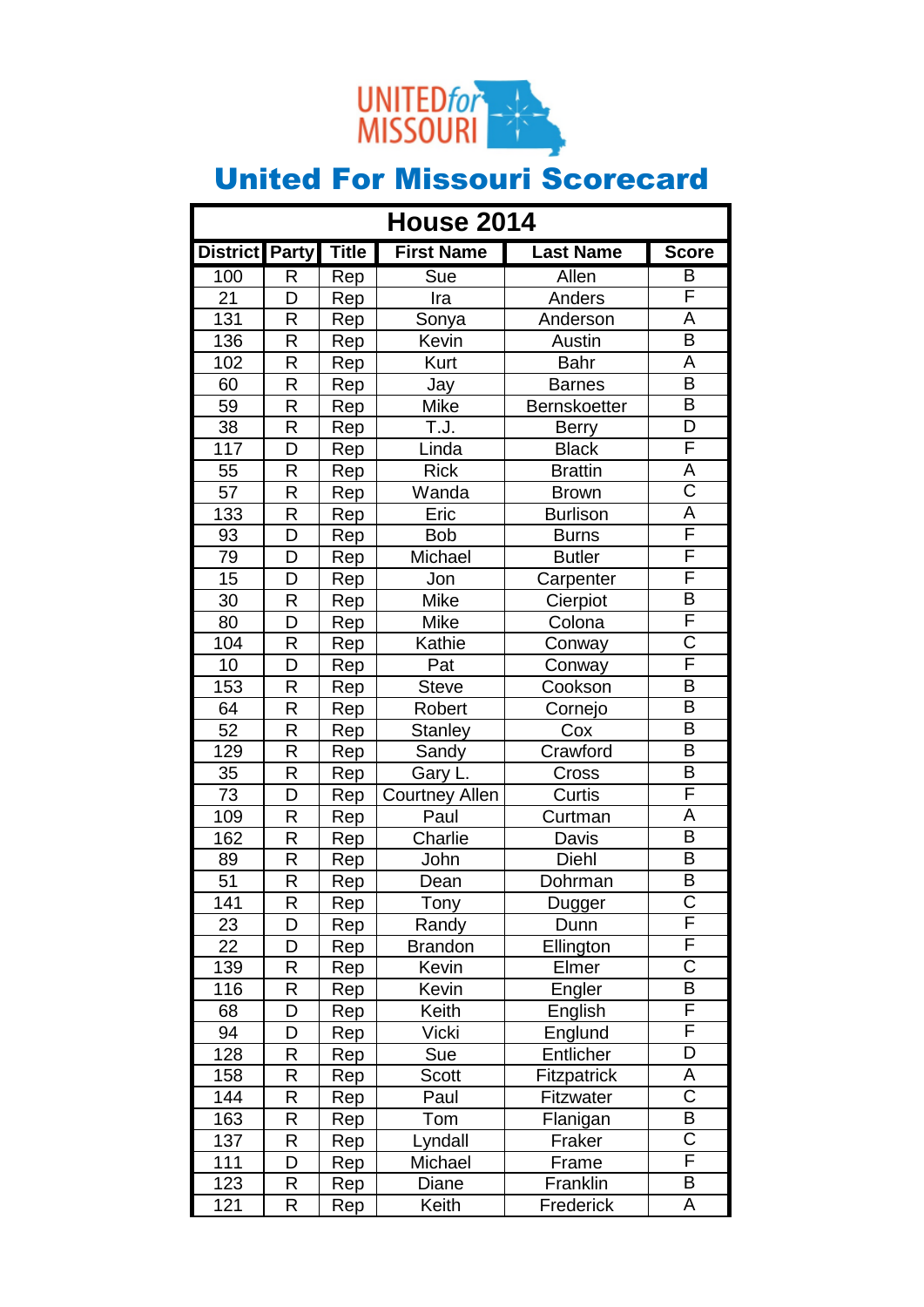| <b>House 2014</b>     |   |              |                   |                      |                         |
|-----------------------|---|--------------|-------------------|----------------------|-------------------------|
| <b>District Party</b> |   | <b>Title</b> | <b>First Name</b> | <b>Last Name</b>     | <b>Score</b>            |
| 103                   | R | Rep          | Doug              | Funderburk           | B                       |
| 115                   | R | Rep          | Elaine            | Gannon               | $\overline{\text{C}}$   |
| 77                    | D | Rep          | Kimberly          | Gardner              | F                       |
| 108                   | R | Rep          | Chuck             | Gatschenberger       | $\overline{\mathsf{B}}$ |
| 101                   | R | Rep          | Don               | Gosen                | A                       |
| 34                    | R | Rep          | Jeff              | Grisamore            | D                       |
| $\overline{2}$        | R | Rep          | Casey             | Guernsey             | A                       |
| 134                   | R | Rep          | Elijah            | Haahr                | $\overline{\mathsf{B}}$ |
| 95                    | R | Rep          | Marsha            | Haefner              | B                       |
| 150                   | R | Rep          | Kent              | Hampton              | $\overline{\mathsf{B}}$ |
| 40                    | R | Rep          | Jim               | Hansen               | $\overline{\mathsf{B}}$ |
| 118                   | D | Rep          | Ben               | Harris               | F                       |
| 107                   | R | Rep          | Ron               | <b>Hicks</b>         | B                       |
| 11                    | R | Rep          | Galen             | Higdon               | $\overline{\mathsf{B}}$ |
| 119                   | R | Rep          | Dave              | Hinson               | B                       |
| 149                   | D | Rep          | <b>Steve</b>      | Hodges               | F                       |
| 54                    | R | Rep          | Denny             | <b>Hoskins</b>       | $\overline{\mathsf{B}}$ |
| 135                   | R | Rep          | Lincoln           | Hough                | $\overline{\mathsf{B}}$ |
| 43                    | R | Rep          | Jay               | Houghton             | B                       |
| 78                    | D | Rep          | Penny             | Hubbard              | F                       |
| 81                    | D | Rep          | Jacob             | Hummel               | F                       |
| 62                    | R | Rep          | Tom               | <b>Hurst</b>         | A                       |
| $\boldsymbol{9}$      | R | Rep          | Delus             | Johnson              | A                       |
| 110                   | R | Rep          | Timothy           | Jones                | $\overline{\mathsf{B}}$ |
| 50                    | R | Rep          | Caleb             | Jones                | B                       |
| 156                   | R | Rep          | Jeffery           | Justus               | $\overline{\mathsf{B}}$ |
| 145                   | R | Rep          | <b>Shelley</b>    | Keeney               | A                       |
| 127                   | R | Rep          | Mike              | Kelley               | $\overline{\mathsf{B}}$ |
| 45                    | D | Rep          | Chris             | Kelly                | F                       |
| 91                    | D | Rep          | Jeanne            | Kirkton              | F                       |
| 99                    | R | Rep          | Andrew            | Koenig               | Α                       |
| 53                    | R | Rep          | Glen              | Kolkmeyer            | $\overline{\mathsf{B}}$ |
| 42                    | R | Rep          | <b>Bart</b>       | Korman               | Α                       |
| 82                    | D | Rep          | Michele           | Kratky               | F                       |
| 25                    | D | Rep          | Jeremy            | LaFaver              | F                       |
| $\overline{7}$        | R | Rep          | <b>Mike</b>       | Lair                 | $\overline{\mathsf{B}}$ |
| 159                   | R | Rep          | Bill              | Lant                 | Β                       |
| 32                    | R | Rep          | Jeanie            | Lauer                | F                       |
| 96                    | R | Rep          | Mike              | Leara                | A                       |
| 146                   | R | Rep          | Donna             | Lichtenegger         | $\overline{\mathsf{B}}$ |
| 125                   | R | Rep          | Warren            | Love                 | B                       |
| 122                   | R | Rep          | <b>Steve</b>      | Lynch                | $\overline{\mathsf{B}}$ |
| 13                    | R | Rep          | <b>Nick</b>       | Marshall             | D                       |
| 84                    | D | Rep          | Karla             | May                  | F                       |
| 20                    | D | Rep          | John              | Mayfield             | F                       |
| 97                    | R | Rep          | John              | <b>McCaherty</b>     | B                       |
| 26                    | D | Rep          | Gail              | <b>McCann Beatty</b> | F                       |
| 28                    | D | Rep          | Tom               | McDonald             | F                       |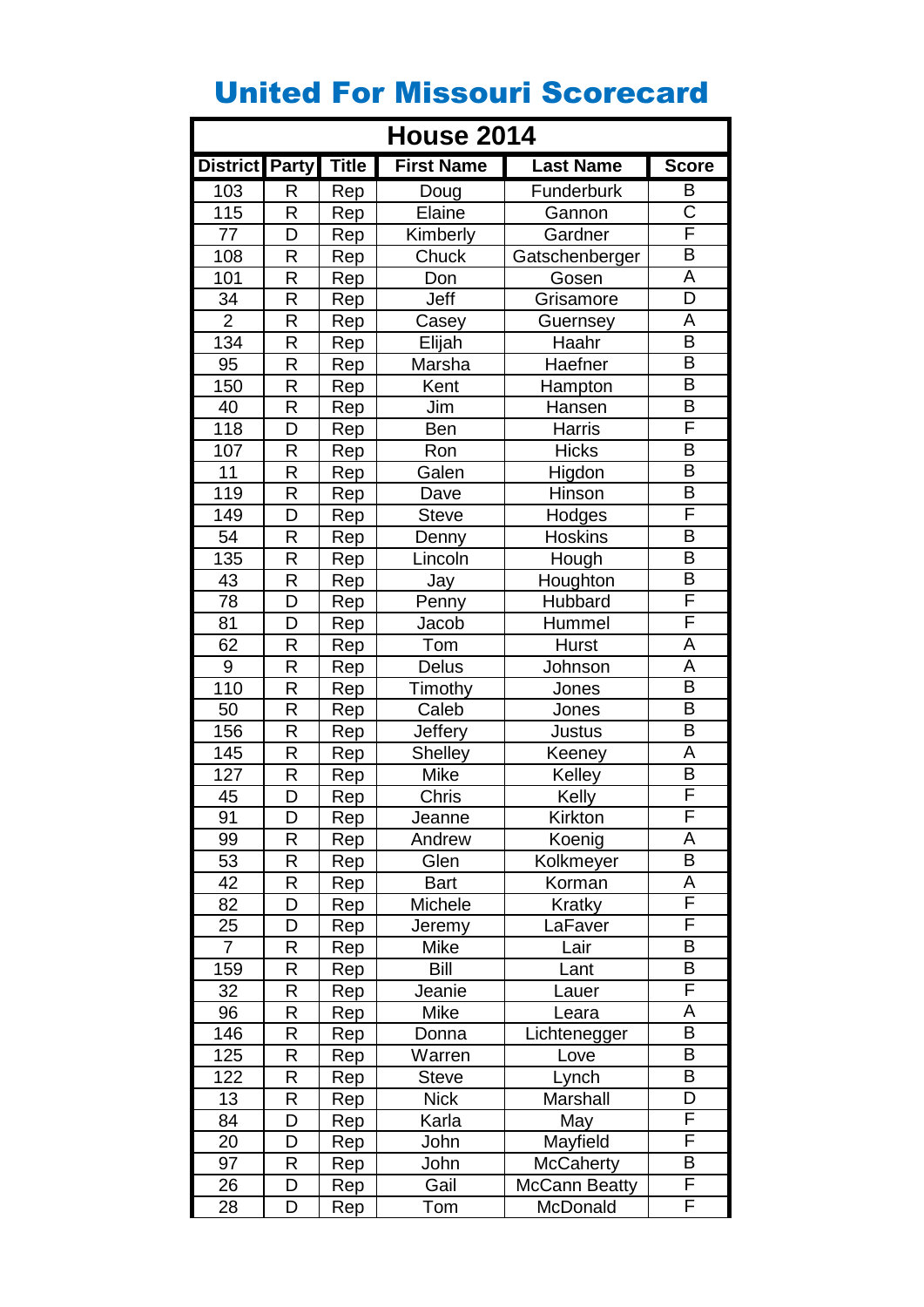| <b>House 2014</b> |              |              |                     |                  |                         |
|-------------------|--------------|--------------|---------------------|------------------|-------------------------|
| <b>District</b>   | <b>Party</b> | <b>Title</b> | <b>First Name</b>   | <b>Last Name</b> | <b>Score</b>            |
| 39                | R            | Rep          | Joe Don             | McGaugh          | B                       |
| $\overline{1}14$  | D            | Rep          | TJ                  | McKenna          | F                       |
| 36                | D            | Rep          | Kevin               | <b>McManus</b>   | F                       |
| 69                | D            | Rep          | Margo               | <b>McNeil</b>    | F                       |
| 71                | D            | Rep          | Sue                 | Meredith         | F                       |
| 130               | R            | Rep          | Jeffrey             | Messenger        | $\overline{\mathsf{B}}$ |
| 124               | R            | Rep          | Rocky               | <b>Miller</b>    | $\overline{\text{C}}$   |
| 27                | D            | Rep          | <b>Bonnaye</b>      | <b>Mims</b>      | F                       |
| 83                | D            | Rep          | Gina                | Mitten           | F                       |
| $\overline{56}$   | R            | Rep          | Chris               | Molendorp        | $\overline{\mathsf{D}}$ |
| 92                | D            | Rep          | Genise              | Montecillo       | F                       |
| 157               | R            | Rep          | Mike                | Moon             | Α                       |
| 24                | D            | Rep          | Judy                | Morgan           | $\overline{\mathsf{F}}$ |
| 140               | R            | Rep          | Lynn                | <b>Morris</b>    | $\overline{\text{C}}$   |
| 48                | R            | Rep          | Dave                | Muntzel          | A                       |
| $\overline{8}$    | R            | Rep          | Jim                 | <b>Neely</b>     | $\overline{\mathsf{A}}$ |
| 17                | R            | Rep          | Myron               | <b>Neth</b>      | $\overline{\mathsf{B}}$ |
| 87                | D            | Rep          | <b>Stacey</b>       | Newman           | F                       |
| 72                | D            | Rep          | Mary                | <b>Nichols</b>   | F                       |
| 132               | D            | Rep          | Charlie             | Norr             | F                       |
| 70                | D            | Rep          | Bill                | Otto             | F                       |
| 74                | D            | Rep          | Sharon              | Pace             | F                       |
| 105               | R            | Rep          | Mark                | Parkinson        | A                       |
| 76                | D            | Rep          | Joshua              | Peters           | F                       |
| 33                | R            | Rep          | Donna               | Pfautsch         | D                       |
| 138               | R            | Rep          | Don                 | <b>Phillips</b>  | F                       |
| 66                | D            | Rep          | Tommie              | Pierson          | F                       |
| 126               | R            | Rep          | Randy               | Pike             | B                       |
| 143               | R            | Rep          | Jeff                | Pogue            | F                       |
| 4                 | R            | Rep          | Craig               | Redmon           | D                       |
| 148               | R            | Rep          | <b>Holly</b>        | Rehder           | A                       |
| 160               | R            | Rep          | <b>Bill</b>         | Reiboldt         | F                       |
| 6                 | R            | Rep          | Tim                 | Remole           | Α                       |
| 154               | R            | Rep          | Shawn               | Rhoads           | B                       |
| 152               | R            | Rep          | Todd                | Richardson       | $\overline{\mathsf{B}}$ |
| 49                | R            | Rep          | Jeanie              | Riddle           | А                       |
| 19                | D            | Rep          | John                | Rizzo            | F                       |
| 113               | D            | Rep          | Jeff                | Roorda           | F                       |
| 142               | R            | Rep          | Robert              | Ross             | Α                       |
| 44                | R            | Rep          | Caleb               | Rowden           | B                       |
| 155               | R            | Rep          | Lyle                | Rowland          | $\overline{\text{C}}$   |
| 37                | D            | Rep          | Joe                 | <b>Runions</b>   | F                       |
| 98                | R            | Rep          | Dwight              | Scharnhorst      | $\overline{\mathsf{B}}$ |
| 61                | R            | Rep          | Dave                | Schatz           | B                       |
| 14                | R            | Rep          | Ronald              | Schieber         | A                       |
| 41                | D            | Rep          | Ed                  | Schieffer        | F                       |
| 88                | D            | Rep          | Jill                | Schupp           | F                       |
| 16                | R            | Rep          | Noel $\overline{J}$ | Shull            | $\overline{\text{C}}$   |